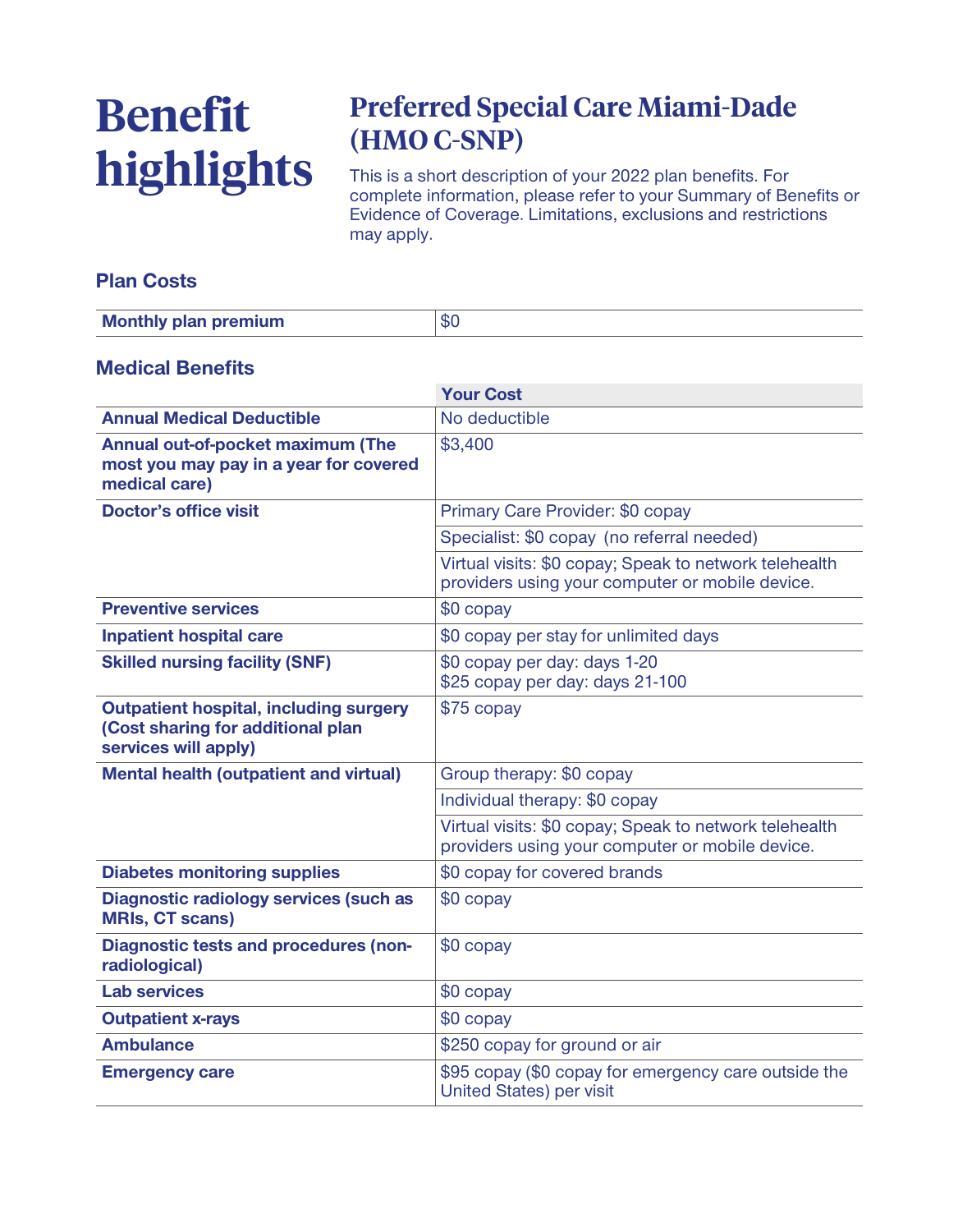## **Medical Benefits**

|                                 | <b>Your Cost</b>      |
|---------------------------------|-----------------------|
| <b>Urgently needed services</b> | \$0 copay (worldwide) |

# **Benefits and Services Beyond Original Medicare**

|                                 | <b>Your Cost</b>                                                                                              |
|---------------------------------|---------------------------------------------------------------------------------------------------------------|
| <b>Routine physical</b>         | \$0 copay; 1 per year                                                                                         |
| <b>Routine eye exams</b>        | \$0 copay; 1 each year                                                                                        |
| <b>Routine eyewear</b>          | \$0 copay every year; up to \$300 for lenses/frames<br>and contacts                                           |
| <b>Dental - preventive</b>      | \$0 copay for exams, cleanings, x-rays, and fluoride                                                          |
| <b>Dental - comprehensive</b>   | Covered; for a complete list of services and copays,<br>please contact the plan                               |
| <b>Hearing - routine exam</b>   | \$0 copay; 1 per year                                                                                         |
| <b>Hearing aids</b>             | \$600 allowance per ear, maximum benefit of \$1200<br>every 2 years; up to 2 hearing aids                     |
| <b>Fitness program</b>          | Renew Active fitness membership, classes and online<br>brain exercises at no cost to you.                     |
| <b>Routine Transportation</b>   | \$0 copay for unlimited one-way trips to or from<br>approved medically related appointments and<br>pharmacies |
| <b>Foot care - routine</b>      | \$0 copay; 6 visits per year                                                                                  |
| <b>Over-the-Counter Benefit</b> | \$50 credit per quarter to use from a plan approved<br>listing of products.                                   |
| <b>Meal Benefit</b>             | \$0 copay; coverage for at home meal benefit.<br>Restrictions apply.                                          |
| <b>NurseLine</b>                | Speak with a registered nurse (RN) 24 hours a day, 7<br>days a week.                                          |

# **Prescription Drugs**

|                                                   | <b>Your Cost</b>                     |                                            |
|---------------------------------------------------|--------------------------------------|--------------------------------------------|
| <b>Annual prescription (Part D)</b><br>deductible | \$0                                  |                                            |
| <b>Initial coverage stage</b>                     | <b>Standard Retail</b><br>$(30-day)$ | <b>Preferred Mail Order</b><br>$(100-day)$ |
| <b>Tier 1: Preferred Generic</b>                  | \$0 copay                            | \$0 copay                                  |
| Tier 2: Generic <sup>1</sup>                      | \$0 copay                            | \$0 copay                                  |
| <b>Tier 3: Preferred Brand</b>                    | \$15 copay                           | \$35 copay                                 |
| Select Insulin Drugs <sup>2</sup>                 | \$15 copay                           | \$35 copay                                 |